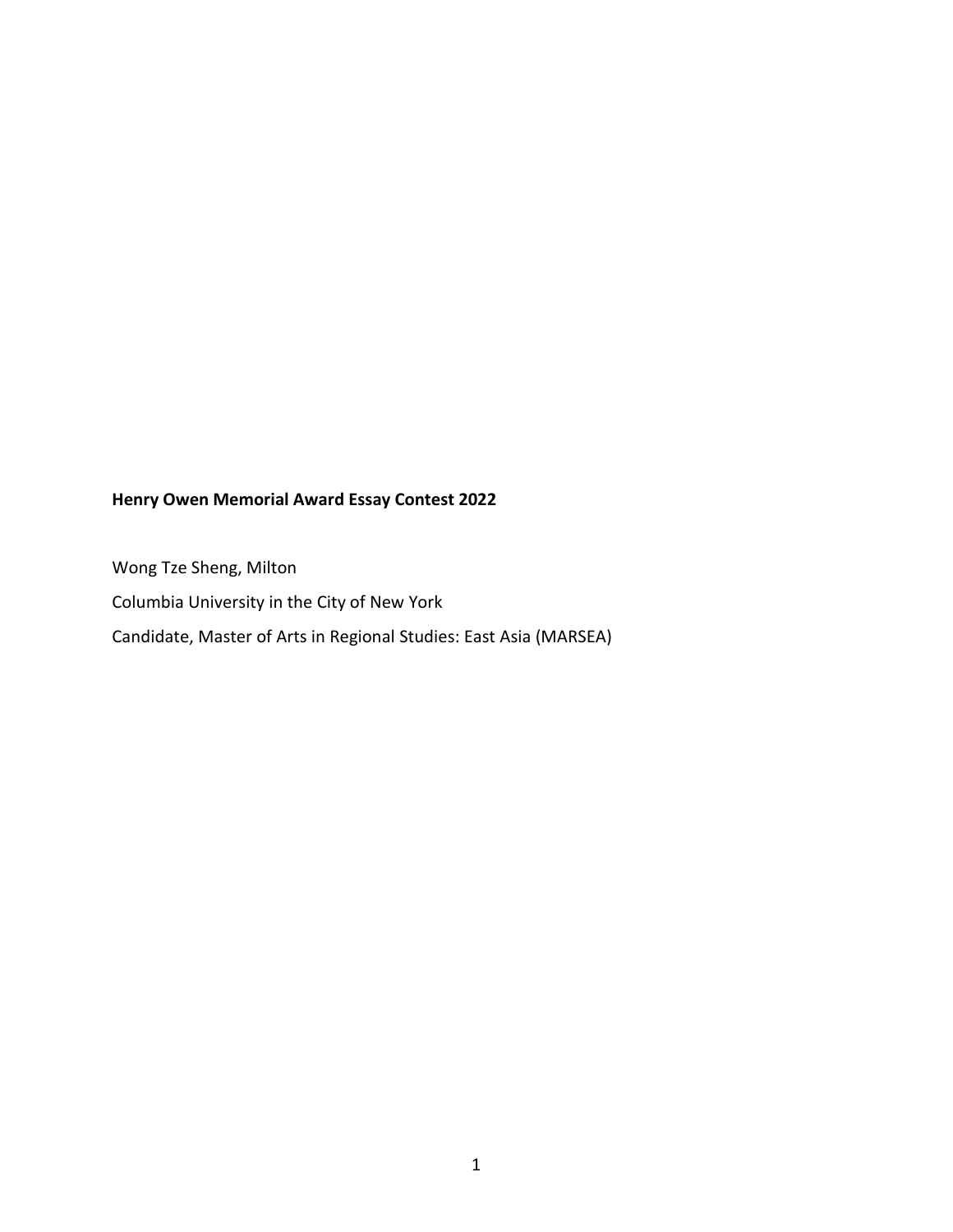The world is in polycrisis but global governance is fraying, if not absent.<sup>i</sup> COVID-19 ravages on with a disproportionate toll on the developing world, where the death rate is four times that of high-income countries.<sup>ii</sup> Sovereign debt distress looms, with high risk levels for 53% of lowincome nations and the World Bank warning of debt risks hidden in nontransparent reporting.<sup>iii</sup> The Russian-Ukrainian War has, among other things, spurred inflationary pressures. Lest we forget, climate change already spawns refugee crises and threatens catastrophe in a not-toodistant future. In a world where crises intersect, complexity is *the* puzzle to solve, demanding interventions moving in different directions and at different levels. To revitalize themselves as levers of change aimed at a resilient, equitable, and sustainable post-pandemic economy, International Financial Institutions (IFI) must tug at different threads with boldness and haste, while keeping an eye on an ever-evolving big picture.

In the first instance, it cannot be taken for granted that the COVID-19 pandemic will resolve itself. Shanghai today has been thrown into another draconian lockdown. Despite the fact that a global pandemic clearly requires global solutions, the sheer disparity in vaccine acquisition and distribution signals a world where non-white bodies remain undervalued. If not willing to use its voice to intervene in a normative debate implicated in global racism, the World Bank must appropriate utilitarian arguments to muster and properly channel funds into local institutions, with the goal to vaccinate the world. This is the only way to reduce coronavirus mutations, which could eventually threaten vaccine protection, and which would surely reverberate throughout an interconnected globe. To counter the exacerbation of within-country inequality, interventions in education must also assertively seek to prevent a lost decade of human capital development in the Global South, the failure of which threatens social instability and political unrest.<sup>iv</sup>

If the economic 'long COVID', as Martin Wolf says, is of financial distress, then IFIs like the International Monetary Fund (IMF) must confront debt distress by developing a mechanism to restructure sovereign debt. It is worth mentioning that the G20, which is run informally and without a permanent secretariat, has yet to prove itself, with its Debt Service Suspension Initiative leaving much to be desired in its ability to bring creditors to the table and its narrow

2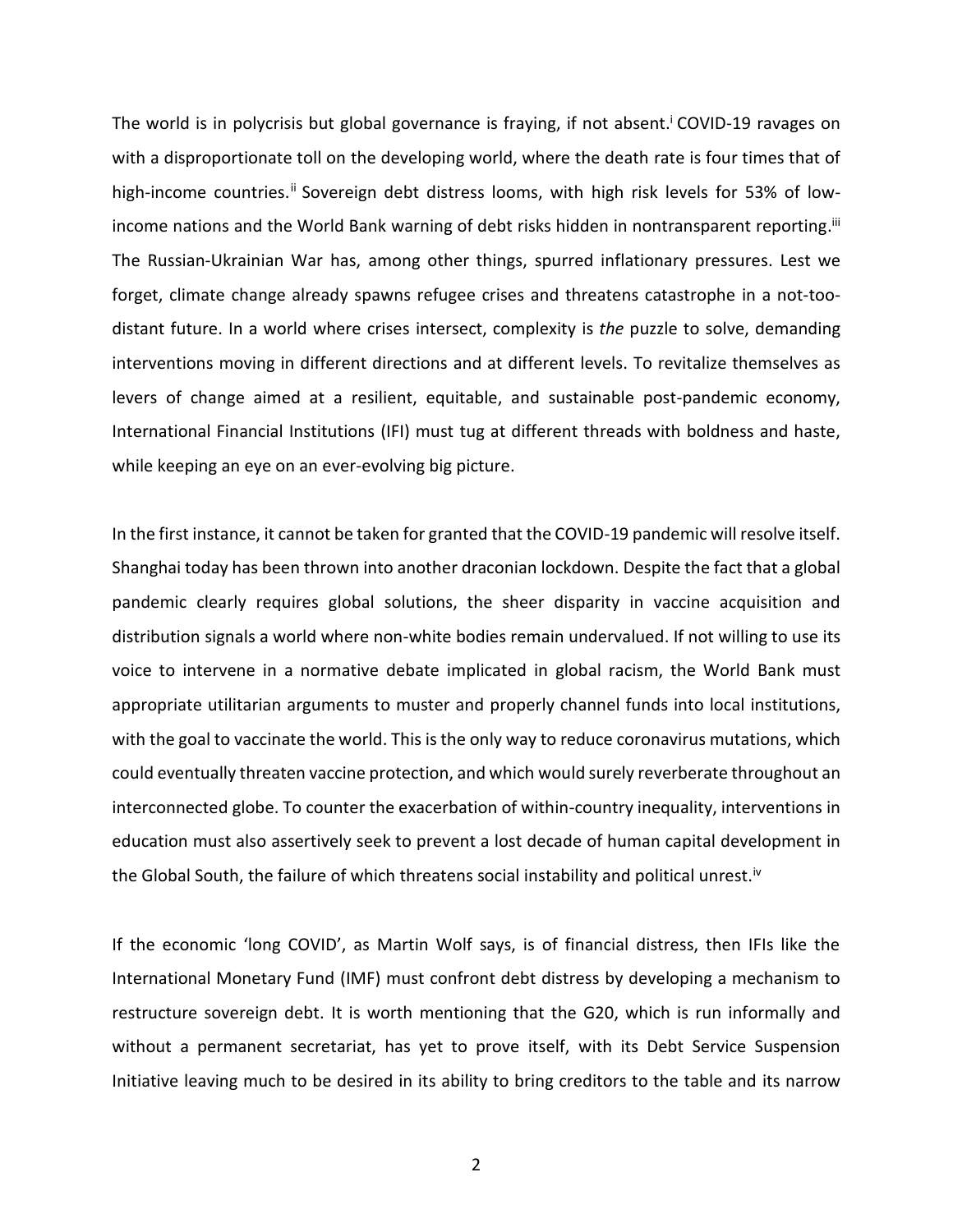range of application.<sup>v</sup> In the meantime, debt relief, if attempted, must be sincere, with proper resourcing at the World Bank and the IMF. Crucially, bad debt needs to be handled early, while debt restructuring should occur with sufficient haste, lest populations suffer unnecessarily as technocrats quibble over details.<sup>vi</sup> At a more fundamental level, there needs to be a deeper appreciation of the risks and potential losses involved in the issuing of debt; creditors seeking to bend institutions to have debtors serve their payments at all costs can create a perverse moral hazard. Debt with issuing risks should be understood as such.

To be sure, IFIs are not shielded from great power politics. While one hopes that the Russian-Ukrainian War will reach a plateau or near its end, it is unclear what bifurcation between Russia and the developed West would entail for the global political-economy; a New Cold War will surely spark new challenges and crises. In the meantime, the US and China are in the process of reaching a new Modus Vivendi – one where the US accepts the rise of China with strategic posture, not escalatory alarm. Here, IFIs like the World Bank and IMF, effectively led by the US, should search for pragmatic compromise. It was, for example, a mistake for the US to not join the Asian Infrastructure Investment Bank (AIIB). So-called 'realist' policies which lean towards zero-sum calculations should make space compromise and a clear-eyed view of objectives, such as that of transparent financing. Indeed, the climate question necessitates China's participation in energy transition and climate financing, of which the latter should be regarded not simply as an existential imperative but a wholly attractive business proposition.<sup>vii</sup>

In summary, global governance cannot be taken for granted as polycrisis threatens global order across multiple dimensions. IFIs, for their part, should pursue policies that work to form a complex web of interventions that ultimately grapples with the COVID-19 pandemic, sovereign debt distress, and climate change, all at once. Navigating complexity must be the challenge of the time, which necessitates efforts tugging at different threads, with boldness and haste, while not losing sight of the dynamism of the big picture. The world desperately needs leadership from the currently hollowed-out institutions of international finance. (749 words)

3